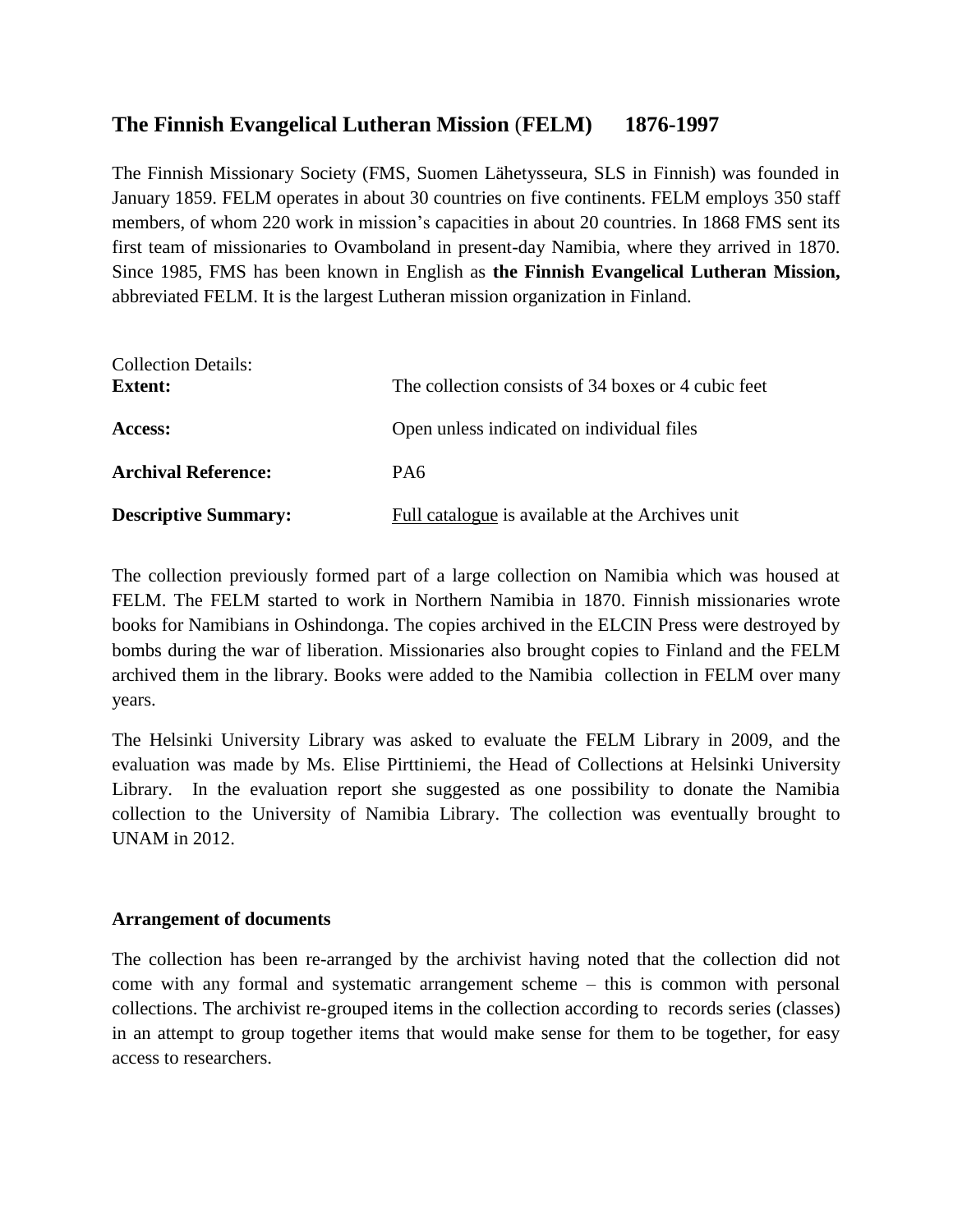## **References**

PA 6 (Private Archives 6) – this is the reference to the FELM collection.

## **The Papers**

Donation to Namibia was made possible through the University of Namibia Library, Helsinki University Library and Tampere University Library Project: Human Resource Development Project, University of Namibia (UNAM) Library, 2011-2012.

## **Processed**

Finding aid prepared by Mercia Katjiveri-Tjiuoro in August 2013.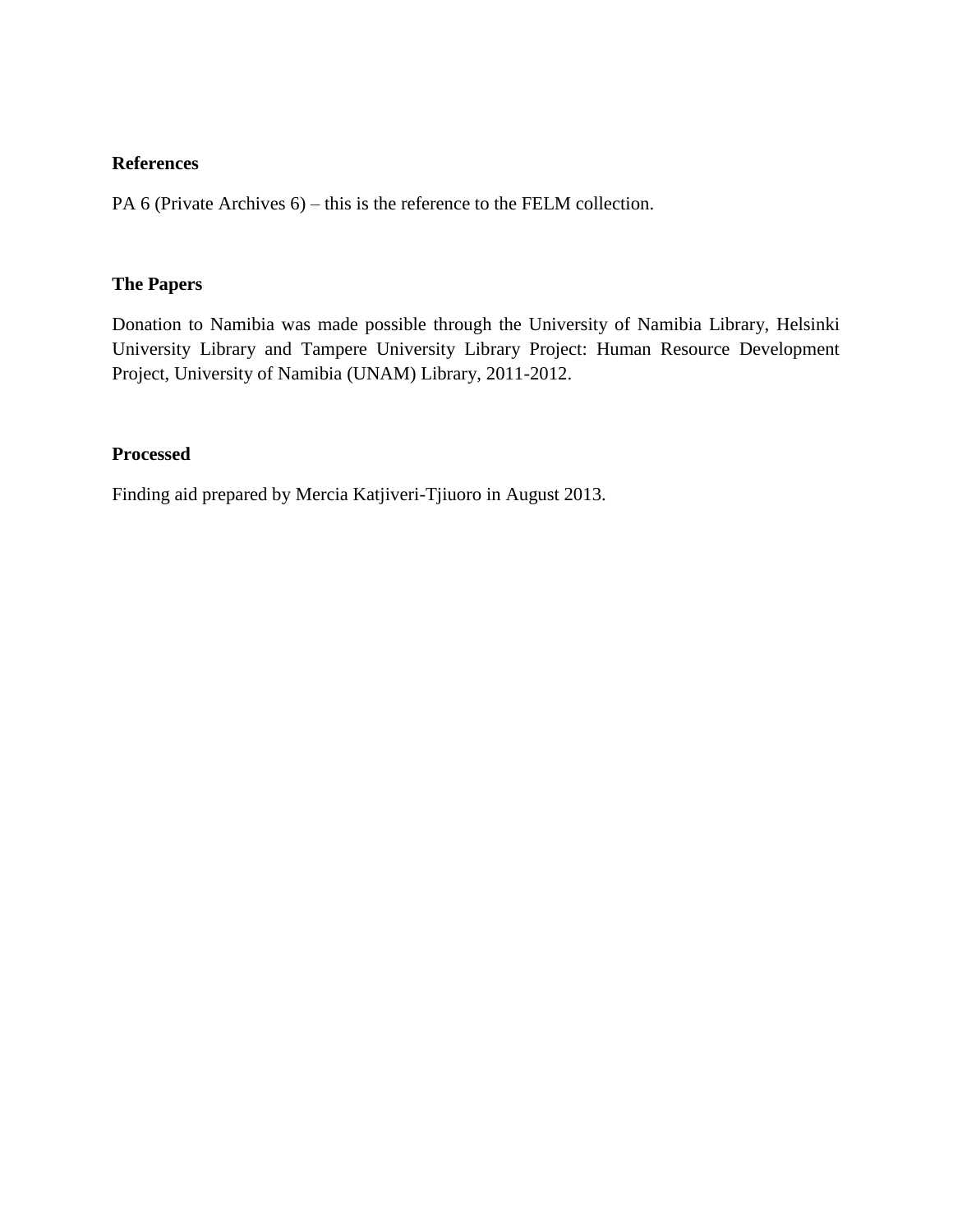#### PA 6/1 BOOKS

## **PA6/1/1 Non-Religious**

## **Box 1 PA 6/1/1/1 - PA 6/1/1/11**

- 1. Okambo Kehistori ostanda III, Lahja Lehtonen & Kirsti Ihamäki 1968
- 2. Filemon Elifas, H.D. Namuhuja 1983
- 3. Kambelende kolukuangali, Nonkango L. Väänänen 1952
- 4. Okambo Kiitja (Woordeboek) Afrikaans- Oshimbo, 1949
- 5. Egumbo lyaa no elugo, Hans D. Namuhuja 1991
- 6. Moshinkoti sha Shakespeare, T.E. Tirronen 1975
- 7. Tulondeni Oshikwanyama, J. Viljoen & P. Hasheela1979
- 8. Tulondeni Oshindonga, J. Vijoen & P. Amakali 1979
- 9. Small Business development in Northern Namibia cooperation between (ELCIN) 1993
- 10. Loleni: Embo lyandje lokulesha. Ondondo 1, P. Amakali & P Hasheela 1993
- 11. Ohungi motundi Okakwathimbo mosikola yoshikunino, L. Mpanda, L. Angolo, H. Mutota, L. Tsikesho 1993

## **Box 2 PA 6/1/1/12 – PA 6/1/1/21**

- 1. Esiloshimpwiyu Lyegumbo Anja Anttonen 1973
- 2. Elongo Lyomiti, Greta Airaksinen 1961
- 3. Oushitwe Woinamwenyo mOwambo, L.M. Shemuvalula & J.N. Auala 1966
- 4. KAMA Omũkuaniilua omũnenen omuluuze, Harris 1937
- 5. Por a mpokap nampokgen por wekg, J. Eron, J. Wampris and H. Yompam 1991
- 6. Mela alm ek: tem 1-ekg 4, Aira Suormala & Pirkko Luoma 1997
- 7. Robinson Crusoe, Daniel Defoe 1961
- 8. Ewilikoembo Iyoontetango, Salmi Airaksinen 1972
- 9. Mavole gashipanga, Christine Muteka 1983
- 10. Afrika jUuningininomutenja, Erkki Laurmaa1949

## **Box 3 PA 6/1/1/22 – PA6/1/1/34**

- 1. Kambelende Kolukuangali, L. Väänänen 1952
- 2. Elaka loshiKwanyama IV-VI, T.E. Tirronen 1963
- 3. Elaka lyoomeme I-II, T.E. Tirronen 1964
- 4. Shimbungu embo lokulesha, Abednego L. Nghifikwa 1974
- 5. Nyola ombilive ngeyi, H.D. Namuhuja 1965
- 6. Tanga ondele I (oludhimba), T.E. Tirronen 1972
- 7. Elaka lyoshi Ndonga III & IV, T.E. Tirronen 1961
- 8. Nehale LyaMpingana, H.D Namuhuja 1972
- 9. Oompango dhoshindonga ooforma I-III, T.E. Tirronen 1965
- 10. Aleksis Kivi Lea. Oshinyandwa molweetho lumwe, T.E. Tirronen 1977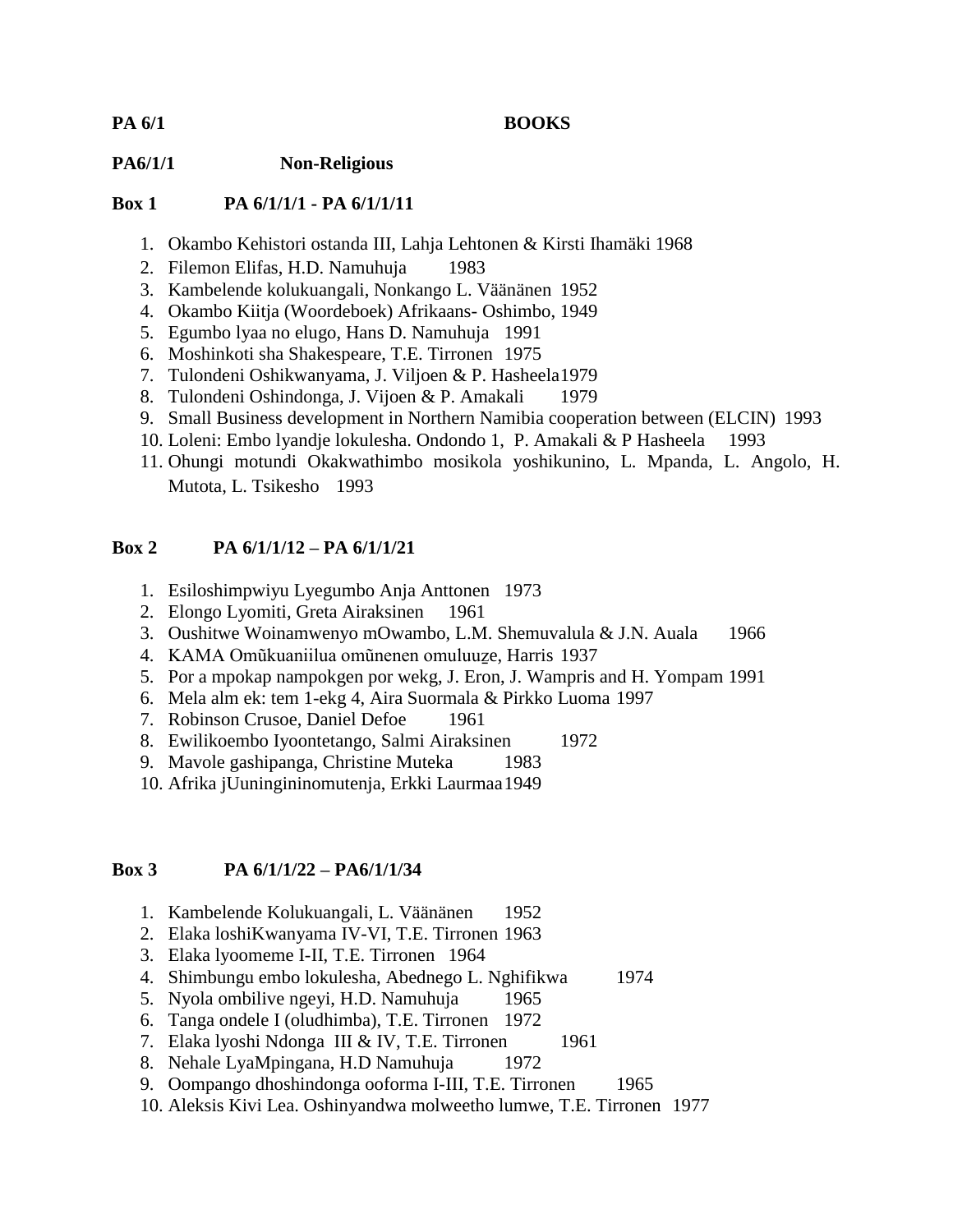- 11. Oshindonga Shetu Ooforomu III-V, T. E. Tirronen 1977
- 12. Omauthoskola, Enyanyangidho etiyali 1965
- 13. Ewilikombo lyaayendindjila kadhona, R. Salmi and G. Airaksinene, 1977

## **Box 4 PA 6/1/1/35 – PA 6/1/1/51**

- 1. Ambambi inga yi sa lya nuninwa kuku nelulunene lyiivula, T. Shigwegha 1993
- 2. //use ≠hani yi hwa kx' aeya yi, T. Heikkinen & M. Hukka 1979
- 3. Twe ≠hani yi wa yi tsa, T. Heikkinen1980
- 4. Nieng m!a nǁa'ara 1969
- 5. Shandje oshoye, P. Amakali 1991
- 6. Kotokeni, P. Amakali 1990
- 7. Ila tu leshe A & B 1982
- 8. Elongithwanbo lyoshindonga, .P Amakali
- 9. Egumbo lyelago, G. Airaksinen
- 10. Oitevo ya alangata nelaka, A.L. Nghifikua 1980
- 11. Moshilongo shetu, L.M. Shemuvalula 1974
- 12. Spreeklesse oor die prente van Leesmet lus
- 13. Okambo koposa Okupukulula aauambo
- 14. Omwalu, A. Hatakka 1962
- 15. Tokongo, P. Amakali 1988
- 16. Oshigambo, L. Lehtonen
- 17. Ndonga-anthologie, E. Damman & T.E. Tirronen 1975

#### **Box 5 PA 6/1/1/52 – PA 6/1/1/69**

- 1. Oitevo ya alangata nelaka, A.L. Nghifikua 1980
- 2. Epopilongulu la Kunene la Kana, A. Hatakka 1961
- 3. Shishangu Shakambibi, F Nashidengo 1992
- 4. Ai ≠xanirosa 1977
- 5. Enota ile ondjala? V. Munyika 1983
- 6. │amǁ'I ≠xanirosi ≠'akhoekhomsisa 1979
- 7. Oushitwe woinamwenyo mowambo, J.N. Auala 1974
- 8. Tsenaye, A. Shiimi ya-Shiimi 1991
- 9. Oshindonga shetu Oostanda 8-10, T.E. Tirronen 1985
- 10. Oikuko yaw a ongali nomayoo, A.L. Nghifikua 1982
- 11. PULA TATE, P. Amakali 1980
- 12. Shalulile, C. Muteka 1987
- 13. Elongo, N. Wäänänen 1927
- 14. Okambo koshilyo shoontetango 1972
- 15. Elongo ljokulonga aajakuli jaavu I-III, K. Hirn 1935
- 16. Omanyele tumbulo gaawambo, H. Haapanen 1958
- 17. Oshe, P. Amakali 1994
- 18. Okwiilonga elaka. J Viljoen 1983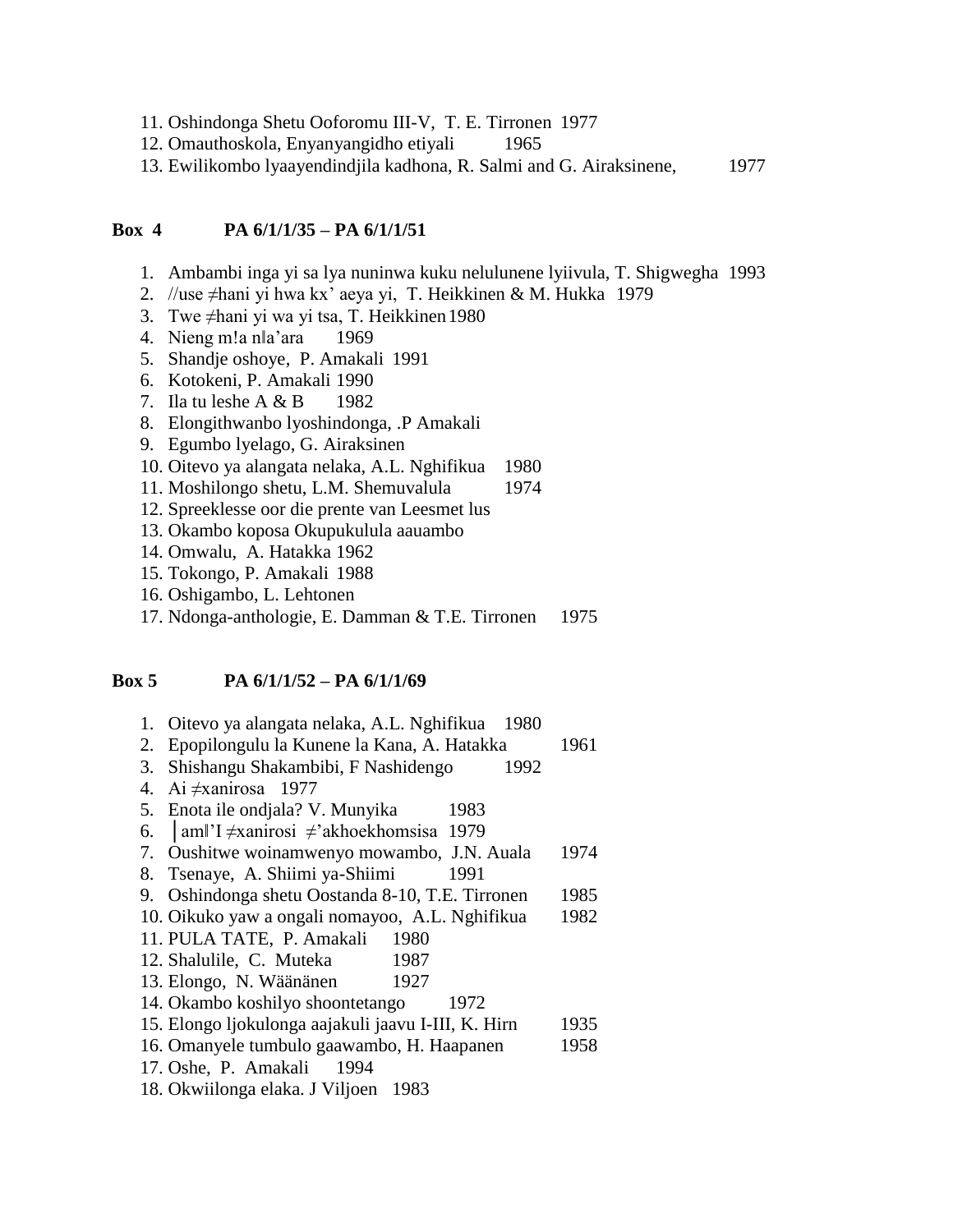## **Box 6 PA 6/1/1/70 – PA 6/1/1/80**

- 1. Esiloshimpwiyu lyegumbo, M. Pollanen & R. Seppälä 1973
- 2. Nehale lyaMpingana, H.D. Namuhuja 1972
- 3. Okambo kaatameki 1936
- 4. Uuyuni uukwanampinyuka, H.D. Namuhuja 1971
- 5. Mombago yomukongo, H.D. Namuhuja
- 6. Ongula ongula H.D Namuhuja
- 7. Embo lyokulesha I & II moshindonga 1883-1958
- 8. Ikela Ashipala, E.T. Elago 1992
- 9. Kanakule nuumbanda we kothingo, A.T. Ndjembo 1994
- 10. Ezimo Lyaawa yaNdonga, H.D. Namuhuja
- 11. Mary Slessor, C. McEvoy 1975

## **PA6/1/2 Religious**

## **Box 7 PA 6/1/2/1 – PA 6/1/2/13**

- 1. Elongo Lyuukriste moShindonga 1971-1982
- 2. Ondjlulamasiku 1950-1978
- 3. Okaramata kotango, A Pettinen 1903-1914
- 4. Okuenda kuomuKriste moopandi da Kristus, Dr M. Luther 1914-1957
- 5. Oonkundathana tadhi omangulula omwenyo, F. Ashipala 1972-1979
- 6. Omahempululo gongerki onkwaEvangeli pa Luther yomoWambo- Kavango. 1963
- 7. Omahepaululo ometestamenti likulu nolipe 1965
- 8. Okatekisa okashona, Dr M. Luther 1877-1980
- 9. Ongeleki methimbo lyuulunde wa putuka, S. Ekandjo 2002
- 10. Okambongeleka OShikwanyama 1979
- 11. Ekotampango nomaufomhango 1978
- 12. Omahistori nenge omahokololo go mo Bibeli 1908
- 13. Oongalo dhongerki M. Ngipandulua 1962

#### **Box 8 PA 6/1/2/14 – PA 6/1/2/22**

- 1. Okambo kotango, ONIIPA 1938
- 2. Ondjila oondji! (Elämän tien matkaopas) Kansan Raamattuseura 1961
- 3. Hambelela Nyokokulu, S V VNambala 1996
- 4. Ondonga kiellen: ABD moshindonga, Pietari Kurvinen. 1876
- 5. Embo ljotango, Nestori Wäänänen 1935
- 6. Omahodhi gavaali, HD Namuhuya 1959
- 7. Ondjokonona yoosikolamOwambo, Lahja Lehtonen 1998
- 8. Omakwatho komuwiliki Kleopas Dumeni 1989
- **9.** Kuku Johanna Gertze, J Domnowsky1963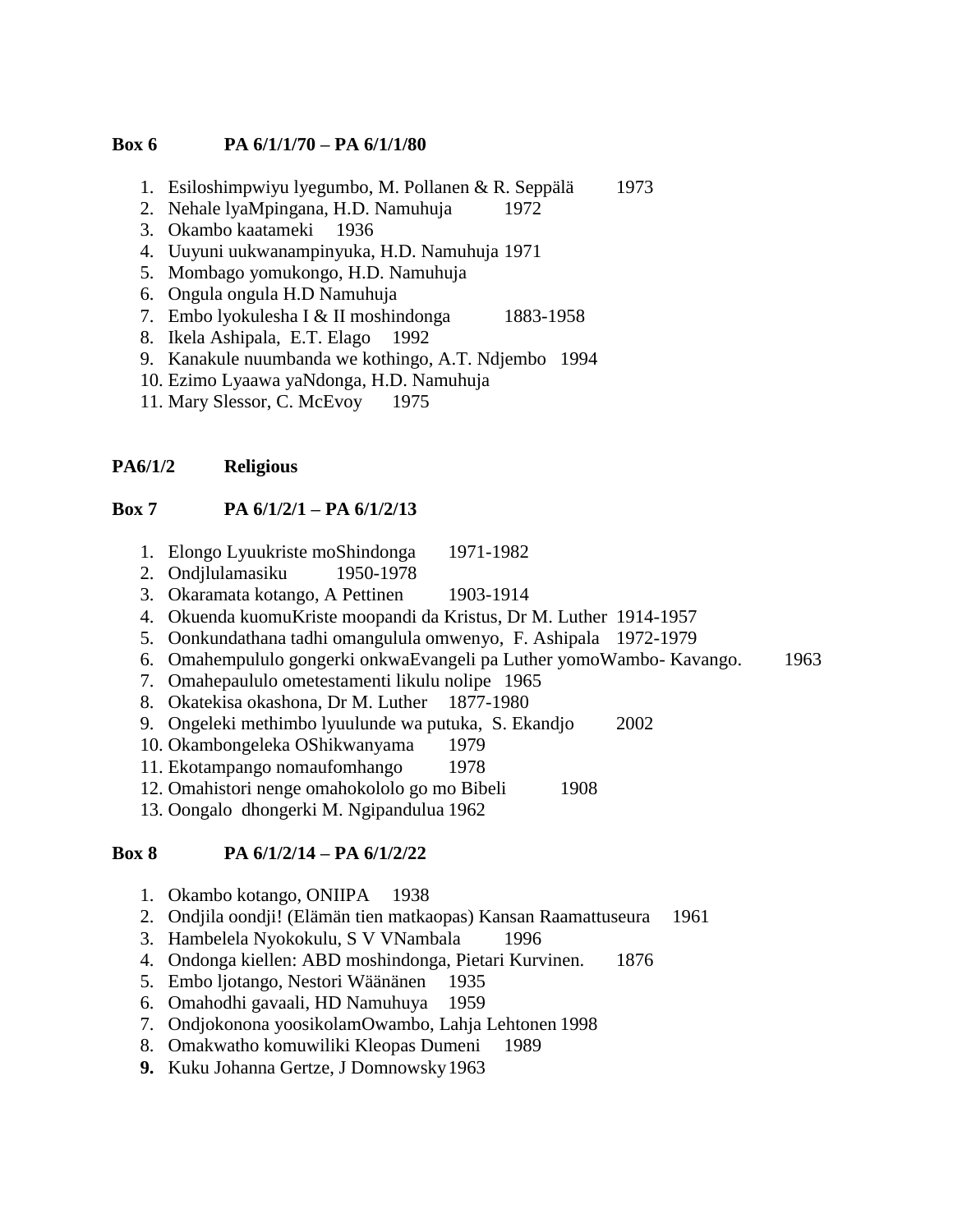#### **Box 9 PA 6/1/2/23 – PA 6/1/2/44**

- 1. Eta ljomagazi goo njusi lja zi memana Kristus, T. Wilcox & H. Saari 1941
- 2. Ombibeli yetu, A. Hasheela 1980
- 3. Omujakuli mokatekisa, N. Wäänänen
- 4. Ehokololo lyomahepeko gaKristus 1978
- 5. Omupiya waKalunga II 1982
- 6. Omiimbilo noliturgia Joshindonga 1884
- 7. Omaimbilo gegongalo lya Kristus 1924
- 8. Onakuziwa yandje, L. Auala 1977
- 14. Okambo kopeke, H. Murray 1971
- 15. Eliko lya aluhe, H. Haahti 1961
- 16. Okambo komukwanegongalo kehe 1971
- 17. Imbileni omuwa 1980
- 18. Ohapu nde yi pumbwa nena, E. Angula 1977-1979
- 19. Omalinyolifo ouvalelo uyapuki, F. Shikomba 1697
- 20. Sha Kalunga shi peni Kalunga, L. Lindström 1961
- 21. Meyakulo lye, J.L. Knutson 1986
- 22. William Harris, M. Tarkkanen & O. Suikkanen 1938
- 23. Maat ne roog a matiida: L'Evangile de Matthieu en Seereer et Français 1979
- 24. Omona wohomba, J. Spoeltra & L.M. Shemuvalula 1974
- 25. Ehangano lyaakongindjilakadhona 1972
- 26. Oonte dhuuyelele: embo lyowandaha, R. Salmi 1991
- 27. Oshifo shomimvo ntano shaakongindjilakadhona yomowambo 1971

#### **Box 10 PA 6/1/2/45 – PA 6/1/2/66**

- 1. Oilonga jovajapostoli 1960
- 2. Aahumbati yonyeka , A. Lauha 1960
- 3. Nuuyuni auhe Etumo 1965
- 4. Oilondwa kombinga yokukalamwenyo kwopaukriste
- 5. Okambongeleka, Oshindonga
- 6. Ongeri tai kondjo nde tai findana, E. Hynonen 1960
- 7. Ekumaidokambo la Shanglua ovahoololua va va Kalunga 1958
- 8. Omeevangeli moshindonga 1886
- 9. Ontsilanzimbo, M. Rautanen 1934
- 10. Ehistori ljongerki, N. Wäänänen 1935
- 11. Okatekisa kanini, Dr M. Luther 1959-1973
- 12. Oimanga , Loytty S 1960
- 13. Okatekismus pashikuanjama 1955
- 14. Omuprofeti Jona, Loytty S. 1965
- 15. Epukululohombo 1965-1980
- 16. Indileni nde tamu peua 1962
- 17. Oskola Josondaha 1947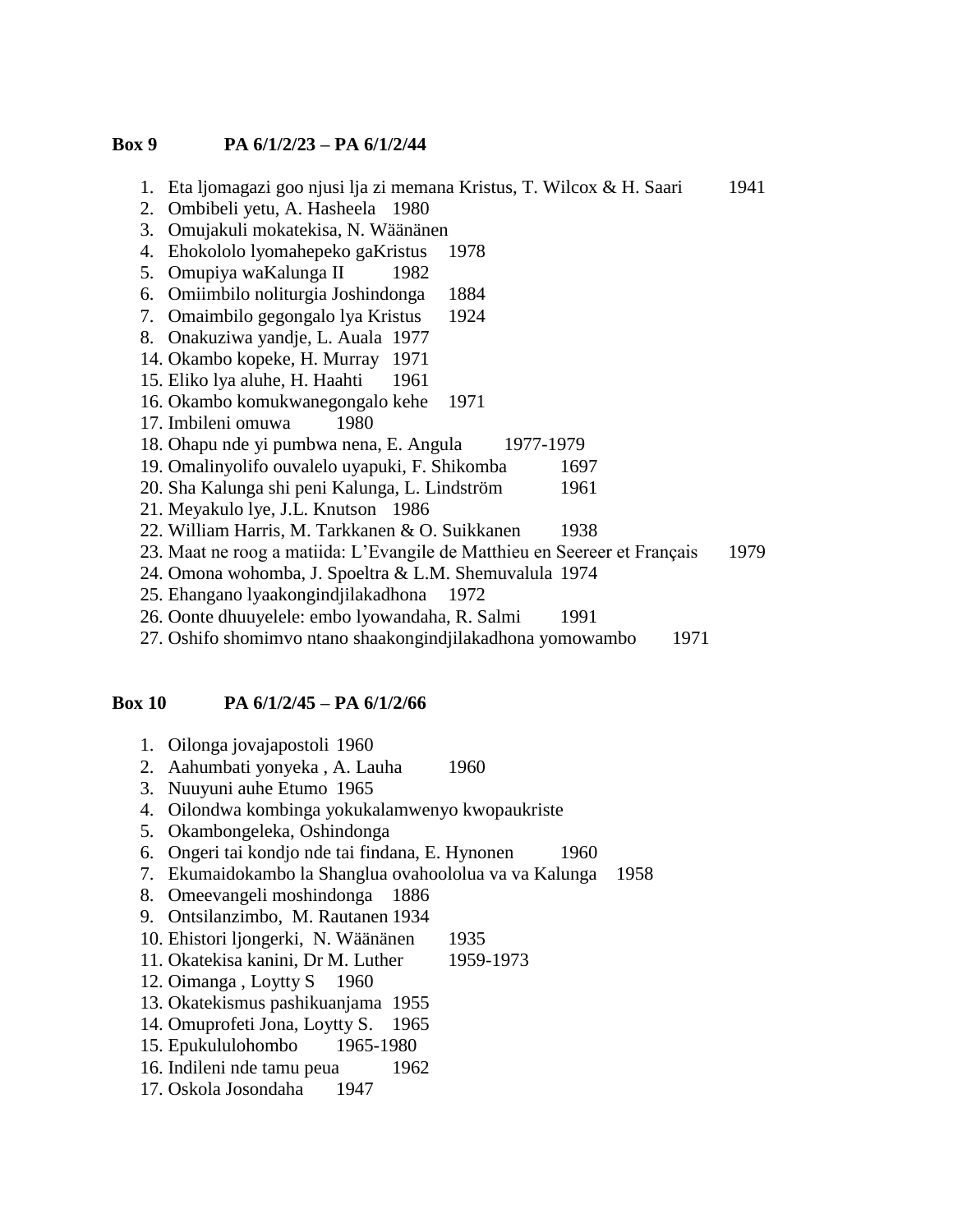- 18. Kalunga nomunhu, V. Munyika 1987
- 19. Nakambalekanene, T.E. Tirronen 1975
- 20. Elongohupifo efatululo lokatekisha kanini, J. Kaulinge
- 21. Okukala kuomuntu, K. Hirn 1932
- 22. Imuenenena omuua 1934

## **Box 11 PA 6/1/2/67 – PA 6/1/2/71**

- 1. Okaramata K'elongo lj'uuKriste, A. Pettinen 1913
- 2. Omahokololo gooramata pasindonga, A. Savola 1914
- 3. Omahokololo go mo bebeli, A. Glad 1914
- 4. Okaramata kokuilonga'kulesa, A. Pettinen 1908
- 5. Oramata j'omiimbiloenoolululo 1892-1901

#### **Box 12 PA 6/1/2/72 – PA 6/1/2/96**

- 1. Omahokololo goshikunino 1959
- 2. Omahokololo gamue gonkerki ja Kristus, E. Letho 1935-1956
- 3. Ongundu mbimbeli, T. Andreas 1955
- 4. Okursu yombimbeli Ondjovo yakalunga 1 1981
- 5. U blei u baim, H. Duncan
- 6. Oonte zuujelele, H.K. 1936
- 7. Katekisa kokanunu, Dr M. Luther 1955
- 8. Ondaka jevangeli, A.W. Bjorklund 1947
- 9. Omahokololo go metestamenti epe pasiNdonga, T. Reijonen 1908
- 10. Omalongo giili na giili: ongaka gaakuaevangeli na ngoka gaakuakatoliki, M. Rautanen 1924
- 11. Omiigizo gomazina gomegulu 1935
- 12. Bartimeumba ûiûihe I ke (n.d.)
- 13. Kalunga iha geele aantu komueno gue, je ita hepeke ouala aantu, e ja sita 1935
- 14. Ooramata zo megulu 1935
- 15. Oshipala sha Elok 1977-78 1978
- 16. !Á ≠hôa-e kaba khomaiaon ai 1976-1978
- 17. Omutima womunhu 1954-1967
- 18. Oshigwana hashi lesha 1877-1976 1977
- 19. Omadhimbuluko gakasindani kangula, T. Ngula 1997
- 20. Mary Jones Nombimbeli ye. J. Nakumbuata 1960
- 21. Okambo okatiyali 1964
- 22. Okambo okatitatu 1967
- 23. Omahokololo goshikunino 1959
- 24. Omuntu, ishi! Omahokololo gaapataani, J. Christensen 1974
- 25. Shalulile, C. Muteka 1989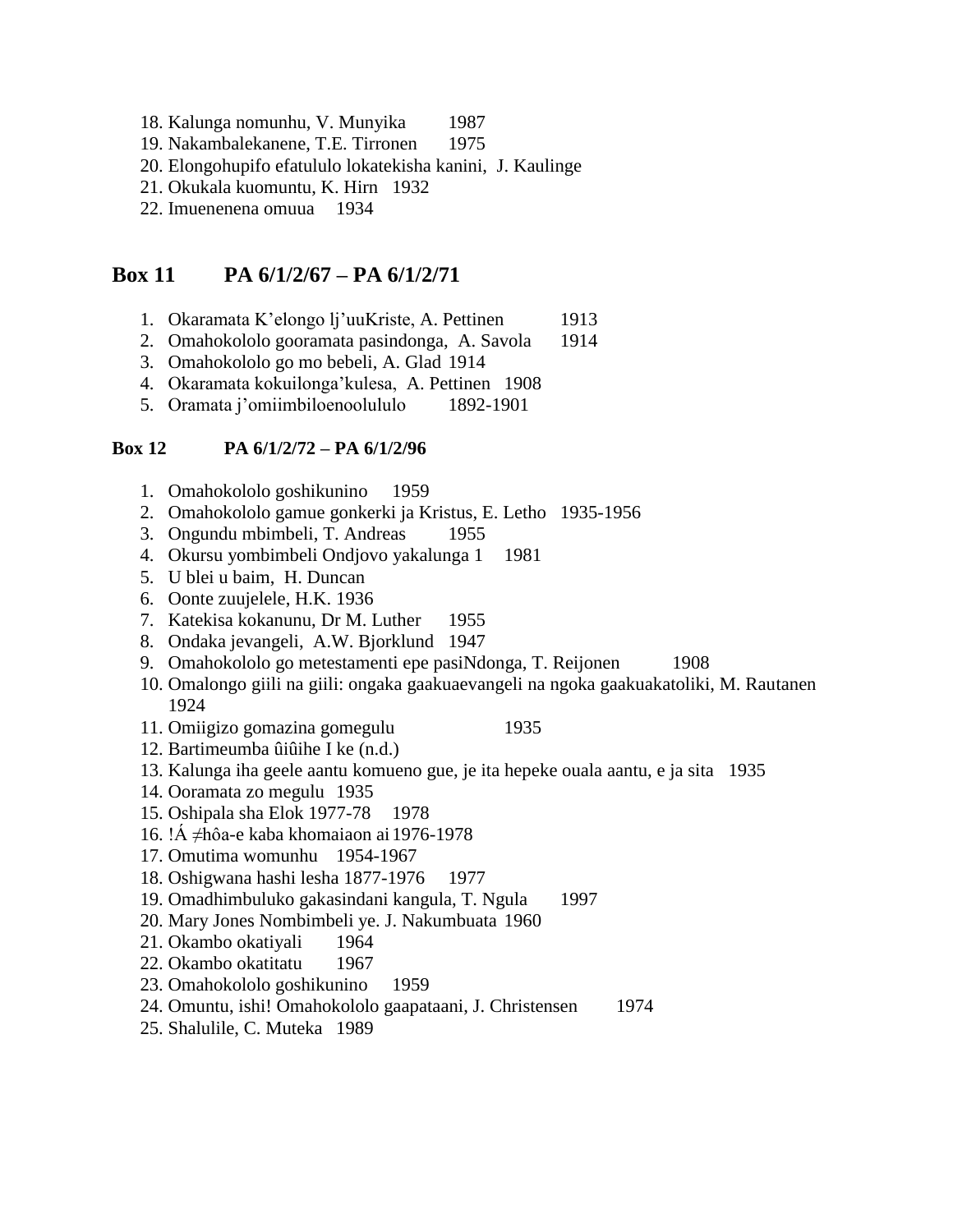#### **Box 13 PA 6/1/2/97 – PA 6/1/2/113**

- 1. Ovaneumbo ovanelao, K. Ndjoba 1965
- 2. Iitaakola Ehwata lyiitewo, T.E. Tirronen. 1977
- 3. Euviso lja nolua no lja nanangizisua, N. Wäänänen 1934
- 4. Mua peua omagano, V. Alho 1954
- 5. Ngame Tango, S.V.V. Nambala 1983
- 6. Taambamo, L. Shawana 1993
- 7. Ependafule lyoku Wittenberg, J. Amakutuwa 1960
- 8. Etumwalaka kovanyasha, A.L. Nghifikwa 1987
- 9. Shitlangu omuna gwokombanda A. De Clerk 1974
- 10. Okambo kounona I & II 1939
- 11. Aus der "Zeitschrift für Eingeborenensprachen" 1966
- 12. Uuleligumbo,M. Nhipandulwa 1986
- 13. Okambo komuvu, H. Haufiku1967
- 14. Oshilalakanenwa sheputudho, L. Mpanda 1963
- 15. Ejelisilo ljuundjolouele, A. Rancken 1950
- 16. Kasperi embo lyokulesha III 1964
- 17. Elaka etoye kaaleshi aape embo B

#### **Box 14 PA 6/1/2/114 – PA 6/1/2/128**

- 1. Masanseko gometestamenti ljekulu/lyekurukuru 1941-1959
- 2. Masanseko gometestamenti ljepe 1955-1959
- 3. Omafatululo gepistoli lja Jakob 1935
- 4. Omafatululo gepistoli ljo Kaagalati 1935-1955
- 5. Omafatululo gepistoli ljo Kaafilipi 1935
- 6. Ontumuafo Jaaroma N. Wäänänen 1937
- 7. O Sancto Evangelho Segundo, S. Joao 1935
- 8. Embo ljopomuhovo 1939
- 9. Vululukueni manga, F. Wislöff
- 10. Omaimbilo=Hymns 1976
- 11. Furahini katika bwana: Kitabu cha wanafunzi, mafundisho ya kipa imara 1975
- 12. Marusumo gepongero lyakristus=Hymnbook in Kwangali 1961
- 13. Osindogan Kielioppi, A. Savola 1908
- 14. Okambishi 1958
- 15. Others in foreign languages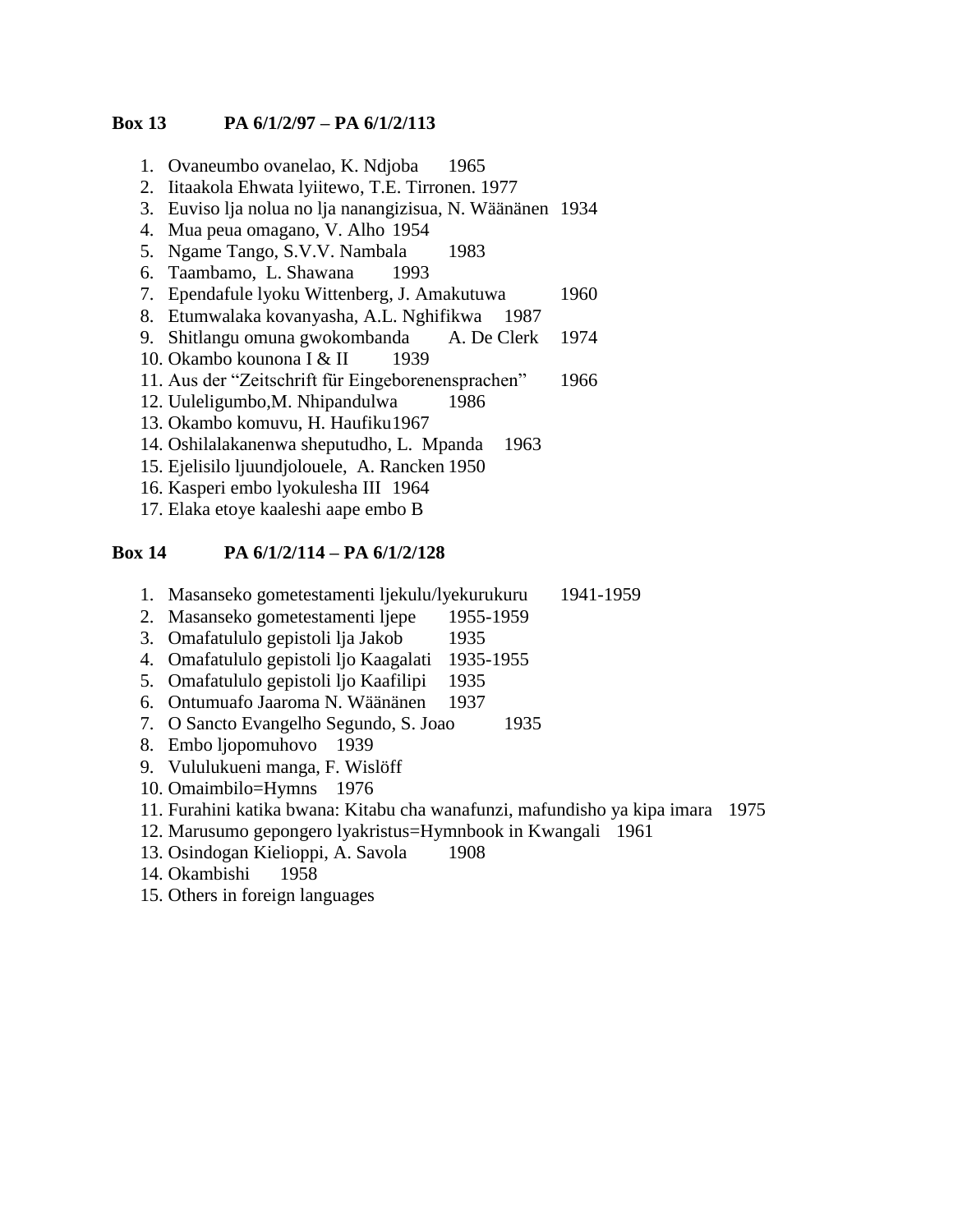## **PA6/1/3 Bibles**

## **Box 15 PA 6/1/3/1 – PA 6/1/3/11**

- 16. Evangeli lja Johannes mosindonga 1896
- 17. Omahistori gamue go metestamenti ekuku, Oshindonga 1889
- 18. Omahistori nenge omahokololo go mo bibeli, pasindonga M. Rautanen 1908
- 19. Omahungi tyiva u'omambo oa mukuru u'etestamente ekuru na epe C.H. Hahn 1861
- 20. Evangeli pa Markus 1927
- 21. Omaevangeli pa Lukas no pa Johannes 1927
- 22. Oramata jomuprofeti Jesaja, pasindonga 1913
- 23. Evangelio lja shangua ku Matheus, moshindonga 1891
- 24. Evangeli pa Lukas
- 25. Omapsalmi 1926
- 26. Oramata jomapsalmi 1908

#### **Box 16 PA 6/1/3/12 – PA 6/1/3/20**

- 1. Good news for modern man. The new testament in today's version 1966
- 2. O novo testament nosso senhor Jesus Cristo M. Peltalo 1939
- 3. Evangeli pa Mateus 1927
- 4. Iilongo j'Aajapostoli mosindonga 1897
- 5. The four gospel in oshikuanjama
- 6. Etestamente epe ra Muhona Yesus Christus puna omaPsalme 1879
- 7. Etestamenti epe ljomuua guetu Jesus Kristus 1903
- 8. Ooramata zaaprofeti Jeremja na Daniel, noZojaakuauo
- 9. Others in Arabic and Chinese

#### **PA6/2 Newsletters**

| Omukuetu leliti | 1936-1953<br>1955-1957 | <b>Box 17</b><br>$Box$ 18 | PA 6/2/1<br>PA 6/2/2 |
|-----------------|------------------------|---------------------------|----------------------|
|                 | 1958-1960              | <b>Box 19</b>             | PA 6/2/3             |
|                 | 1961-1963              | Box 20                    | $PA$ 6/2/4           |
|                 | 1964-1966              | Box 21                    | PA 6/2/5             |
|                 | 1967-1969              | Box 22                    | $PA$ 6/2/6           |
|                 | 1970-1972              | <b>Box 23</b>             | PA 6/2/7             |
|                 | 1973-1975              | <b>Box 24</b>             | PA 6/2/8             |